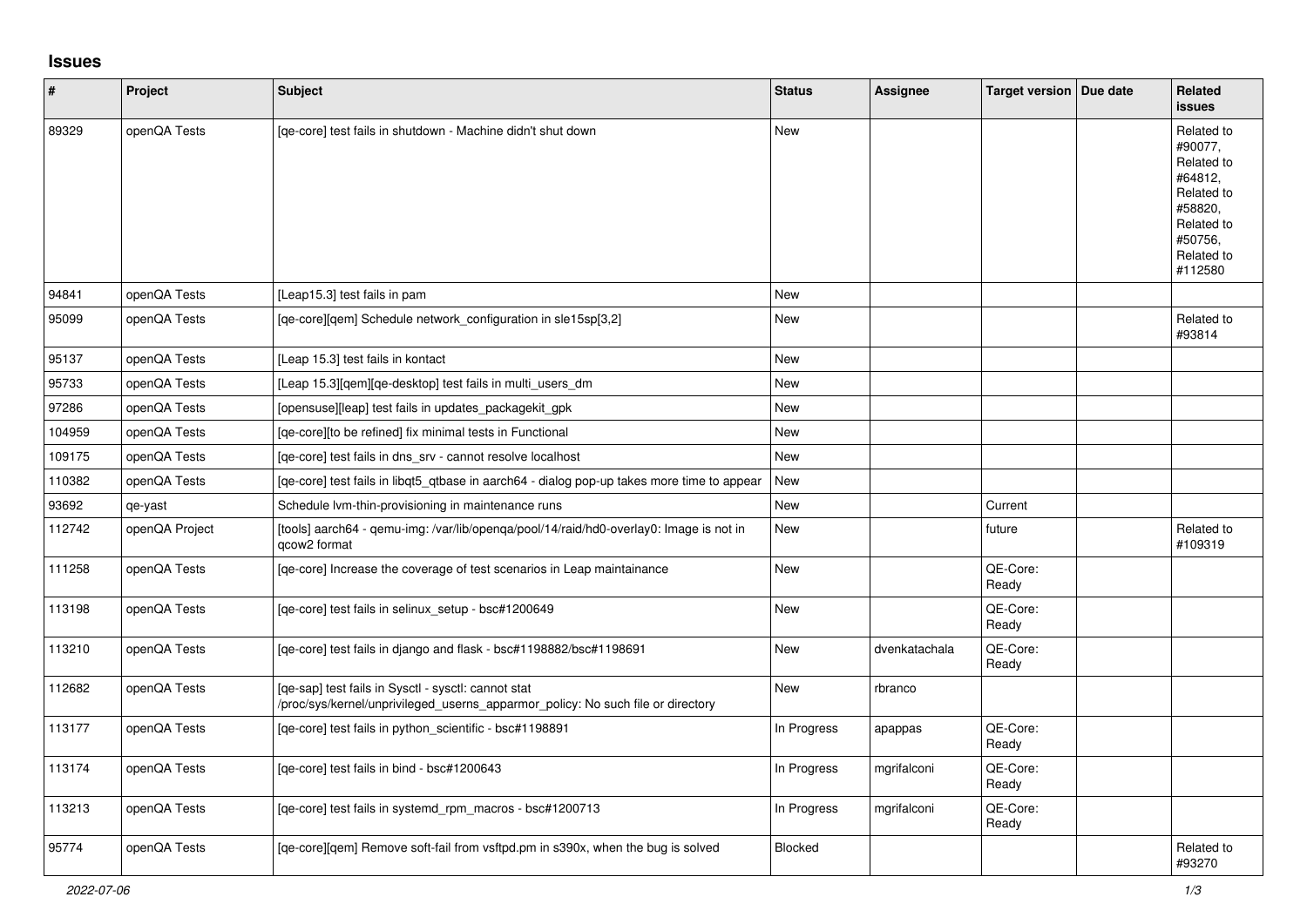| $\vert$ # | Project               | <b>Subject</b>                                                                                                                   | <b>Status</b> | <b>Assignee</b> | Target version    | Due date | <b>Related</b><br>issues                                               |
|-----------|-----------------------|----------------------------------------------------------------------------------------------------------------------------------|---------------|-----------------|-------------------|----------|------------------------------------------------------------------------|
| 94780     | openQA Tests          | [qem][qe-core][Leap15.3] test fails in hexchat                                                                                   | Resolved      |                 |                   |          |                                                                        |
| 96569     | openQA Tests          | [leap 15.3][qe-yast] test fails in logpackages                                                                                   | Resolved      |                 |                   |          |                                                                        |
| 102098    | openQA Tests          | [qe-core][Leap15.3] test fails in mariadb_srv                                                                                    | Resolved      |                 |                   |          |                                                                        |
| 102104    | openQA Tests          | [qe-core][Leap15.3] test fails in orphaned_packages_check                                                                        | Resolved      |                 |                   |          |                                                                        |
| 108076    | openQA Tests          | [qe-core][15-sp4] test fails in libqt5_qtbase - Development tools module is not enabled                                          | Resolved      | akumar          | QE-Core:<br>Ready |          |                                                                        |
| 107233    | openQA Tests          | [leap 15.3] [ge-core] test fails in ooffice                                                                                      | Resolved      | apappas         |                   |          |                                                                        |
| 88139     | openQA Tests          | [qe-core][functional] schedule ovs-server and ovs-client in the functional space                                                 | Resolved      | dheidler        |                   |          |                                                                        |
| 68788     | openQA Tests          | [qe-core][qem][maint][firefox]test fails in firefox                                                                              | Resolved      | dzedro          | QE-Core:<br>Ready |          |                                                                        |
| 95530     | openQA Tests          | [Leap15.3][qem][opensuse][kde] test fails sporadically in dolphin                                                                | Resolved      | favogt          |                   |          |                                                                        |
| 97187     | openQA Tests          | [Leap 15.3][qe-core] test fails in sshd                                                                                          | Resolved      | geor            | QE-Core:<br>Ready |          |                                                                        |
| 98307     | openQA Infrastructure | Many jobs in o3 fail with timeout_exceeded on openqaworker1 auto_review:"timeout:<br>setup exceeded MAX_SETUP_TIME":retry size:M | Resolved      | mkittler        | Ready             |          | Related to<br>#96557.<br>Related to<br>#81828.<br>Related to<br>#97658 |
| 110656    | openQA Tests          | [qe-core] test fails in orphaned_packages_check - missing libpeas-loader-python                                                  | Resolved      | mloviska        | QE-Core:<br>Ready |          | Related to<br>#111144                                                  |
| 112169    | openQA Tests          | [qe-core] test fails in zdup - ls: cannot access /dev/disk/by-label                                                              | Resolved      | mloviska        | QE-Core:<br>Ready |          | Related to<br>#108692                                                  |
| 112739    | openQA Tests          | [qe-core] test fails in multipath - activation of multipath is expected                                                          | Resolved      | mloviska        | QE-Core:<br>Ready |          |                                                                        |
| 112997    | openQA Tests          | [qe-core] test fails in groupwise - groupwise core dumps                                                                         | Resolved      | mloviska        | QE-Core:<br>Ready |          |                                                                        |
| 68447     | openQA Tests          | [qam][maint][docker][podman][sprint]test fails in podman                                                                         | Resolved      | punkioudi       |                   |          |                                                                        |
| 68660     | openQA Tests          | [qam][maint][yast2]test fails in yast2_storage_ng, yast2_keyboard, yast2_instserver                                              | Resolved      | punkioudi       |                   |          |                                                                        |
| 68899     | openQA Tests          | [qam][maint][tomcat]test fails in tomcat                                                                                         | Resolved      | punkioudi       |                   |          |                                                                        |
| 86072     | openQA Tests          | [qe-core][qem] Test openvswitch-ipsec and openvswitch-pki                                                                        | Resolved      | punkioudi       |                   |          |                                                                        |
| 70642     | openQA Tests          | test fails in apache                                                                                                             | Resolved      | punkioudi       |                   |          |                                                                        |
| 87739     | openQA Tests          | [qe-core][functional]test fails in zypper_ar                                                                                     | Resolved      | punkioudi       |                   |          |                                                                        |
| 87766     | openQA Tests          | [qe-core][functional] test fails in java                                                                                         | Resolved      | punkioudi       |                   |          | Related to<br>#73240                                                   |
| 92842     | openQA Tests          | [qem][qe-core] yast2_keyboard is failing                                                                                         | Resolved      | punkioudi       |                   |          |                                                                        |
| 101587    | openQA Tests          | [Leap15.3][qe-core] - test fails in grub_test                                                                                    | Resolved      | punkioudi       |                   |          |                                                                        |